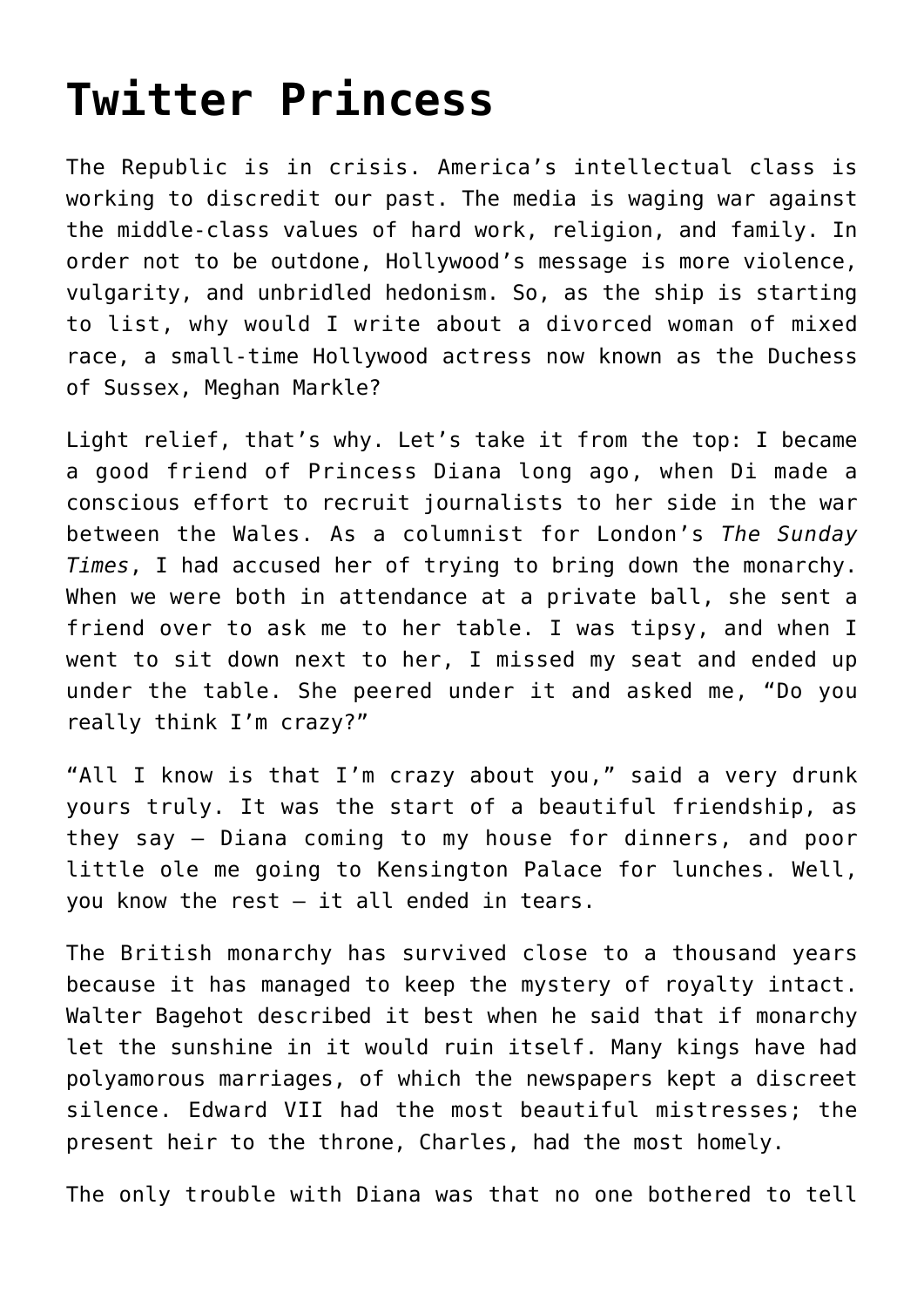her certain facts of life about being Princess of Wales. She became hysterical when Charles took up again with Camilla. She got even more hysterical when she took up with certain men and Charles didn't bat an eyelid. The whole point of going out with the awful liar and phony Dodi Fayed was to make Charles angry.

The monarchy survived Diana's death and the popular anger directed at Charles for mistreating her. People have short memories.

Now comes Meghan, and there are those who are betting she will do more harm to the monarchy than anything Diana, or any republican firebrand, ever managed. Meghan has dragged a garbage truck of American wokeness across the Atlantic, with which she has managed to infect her rather dim young husband. Prince Harry doesn't seem to realize his newfound woke affectations contradict his special status as a tax-funded royal, one with no responsibilities except for occasionally posing on a balcony with the family.

When *Vogue* magazine asked Meghan to guest-edit an issue, the sly Hollywood minx chose to feature exclusively ethnic celebrities known only for being well-known. Her leftist political grandstanding while living free off of the taxpayer has raised eyebrows in the tight little island that's Britain, but not enough yet for the Queen to call in her grandson and tell him to tell Meghan to lay off. With the exception of a few tabloids, most people are scared to death of being critical of Meghan for fear of being accused of racism. Hence she's allowed to fly private in order to attend celebrity parties while lecturing us on the evils of poverty and climate change.

The latest Meghan headlines have had to do with hubby Harry's legal action against British tabloids. Traditionally, royals do not sue. Then again, royals do not traditionally marry Hollywood types like Meghan. The identity politics of